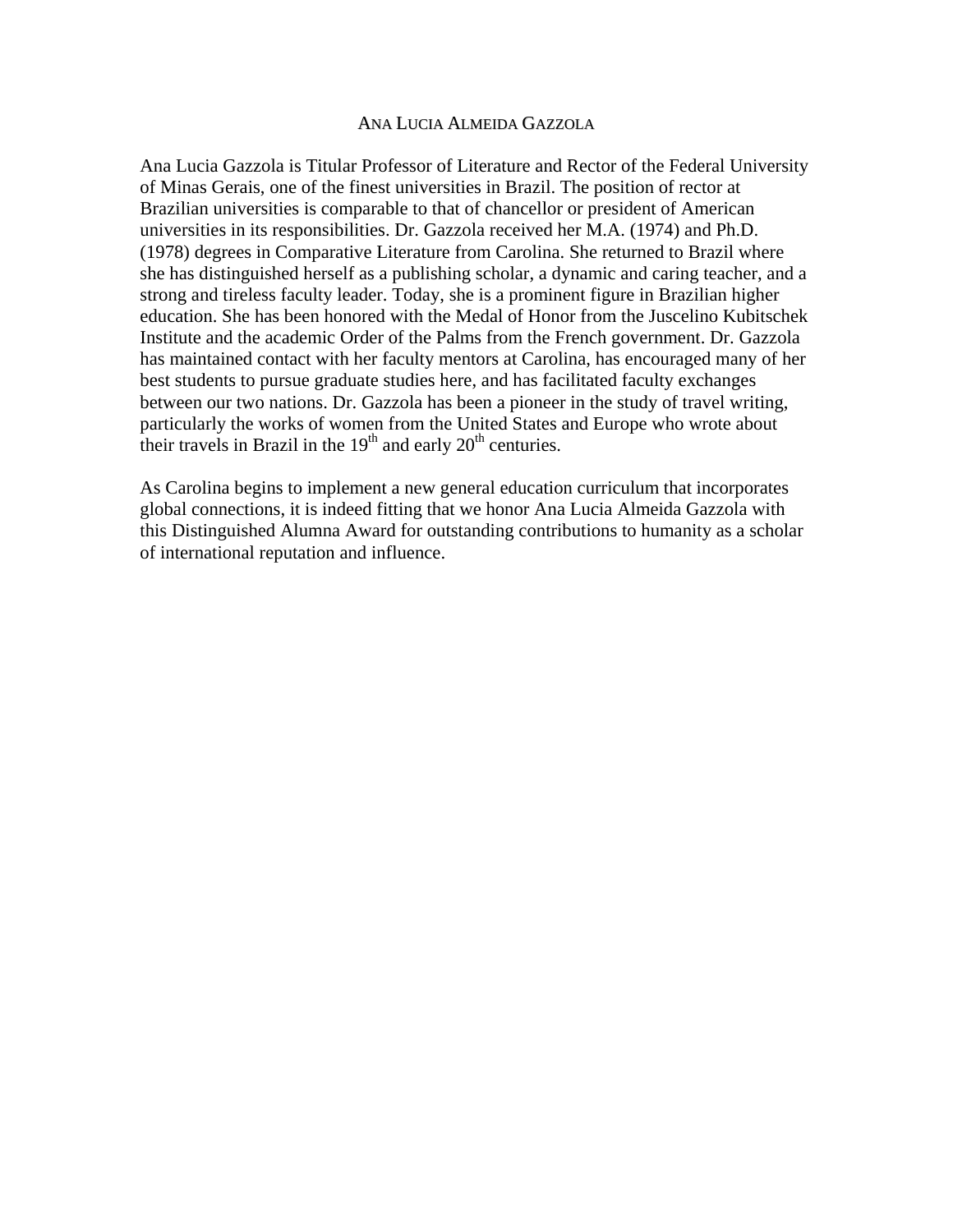## THOMAS FORREST KELLY

Thomas Forrest Kelly, A.B. *cum laude* 1964, is Morton B. Knafel Professor Music and Chair of the Department of Music of Harvard University. Professor Kelly's roots in the Carolina and Chapel Hill communities run deep. His grandfather, Archibald Henderson, Kenan Professor of Mathematics, served on our faculty for four decades, as did his cousin, Lyman Cotton, Professor of English. After attending Groton School, Kelly was admitted to Carolina in 1960, studying music history and performance with Glen Haydon, William S. Newman, and others. He was awarded a Fulbright Fellowship in 1964, which was renewed for the following year. Residing in the Cité Université in Paris, Kelly was accepted as a student of the renowned organist and composer Jean Langlais, and did work at the Institut de Musicologie, the Institut Grégorien, and the Schola Cantorum where he earned the Diplôme de Virtuosité. He also studied at the Royal Academy of Music in London. Kelly received his M.A. (1971) and Ph.D. (1973) degrees from Harvard University. A distinguished career of scholarship ensued. He has authored seven books. *The Beneventan Chant* (1989) was awarded the Otto Kinkeldey Prize of the American Musicological Society, and *First Nights: Five Musical Premiers* (2000) was named a New York Times "Notable Book of the Year." His most recent book is *First Nights at the Opera* (2004). Kelly has contributed over 30 essays to musicological volumes and journals published in the United States, England, Italy, Germany, France, Hungary and Croatia. He has held faculty positions at Wellesley, Smith, Amherst, and Oberlin, was appointed to the Harvard faculty in 1994, served as Professeur Invité at the École Pratique des Hautes Études at the Sorbonne (1998), and has served as chair of Harvard's Department of Music since 1999. His honors include Harvard's Everett Mendelssohn Excellence in Mentoring Award (2004) and many distinguished fellowships.

In recognition of outstanding contributions to humanity as a scholar of international reputation and influence, Carolina is pleased to confer on Thomas Forrest Kelly this Distinguished Alumnus Award.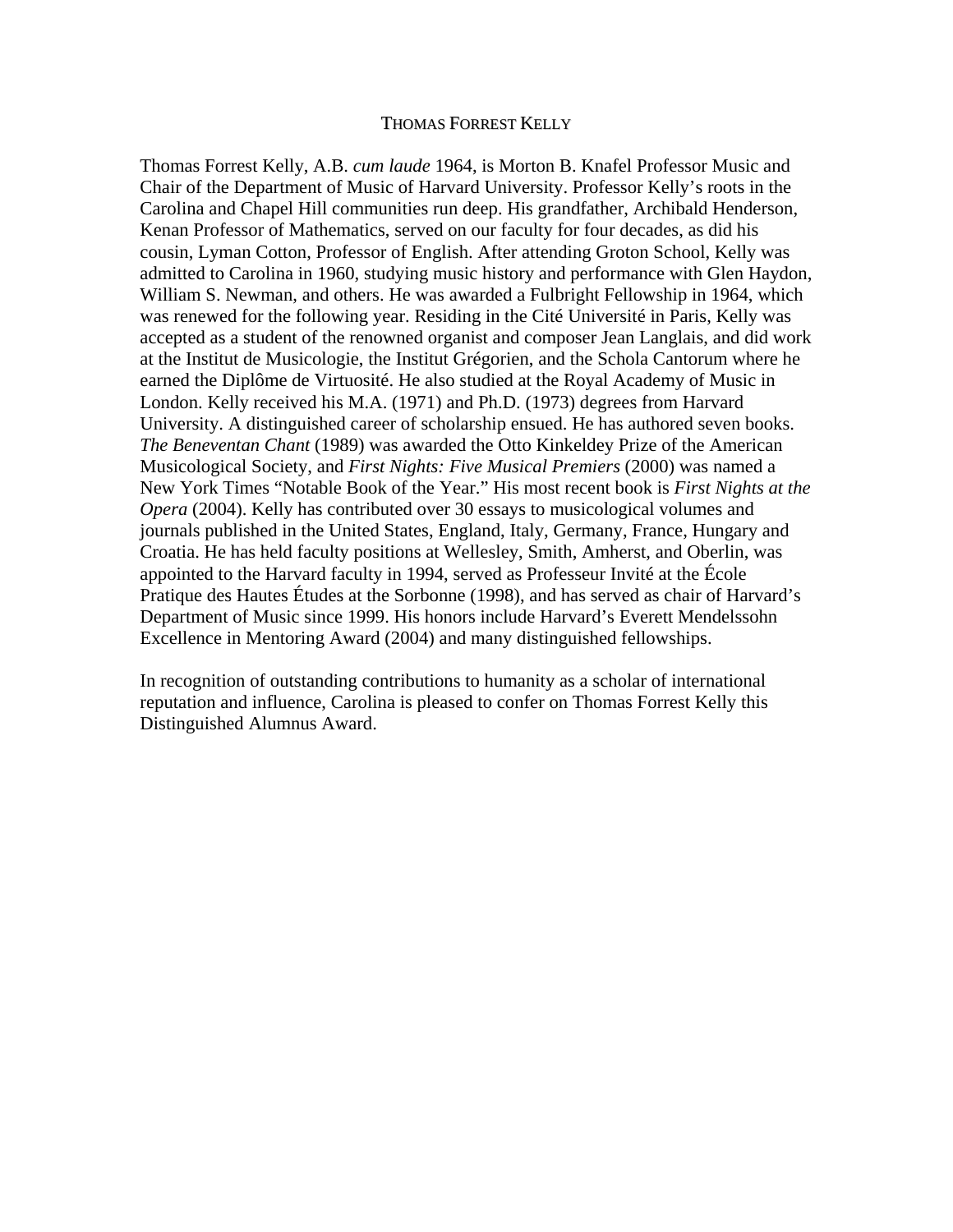## JAMES ARTHUR MERCHANT

Dr. James Merchant is dean of the University of Iowa College of Public Health. He received his doctorate in public health at Carolina in 1973, after completing undergraduate studies at Iowa State and the M.D. at the University of Iowa. Dr. Merchant served on the Carolina faculty for two years and then became Director of the Division of Respiratory Disease at the National Institute of Occupational Safety and Health when he remained until 1981. He returned to the University of Iowa where he served in a number of positions culminating in appointment in 1999 as the first dean of its College of Public Health. Respected by his colleagues as a leader in the field of public health, Dr. Merchant is best known for his work as a scientist and advocate for workplace safety and health standards. His early research in North Carolina on byssinosis helped define the problem of brown lung disease emanating from exposure to cotton dust. In more recent years, his work to increase attention to hazards in rural and agricultural settings has been at the forefront of the injury control field. His longitudinal study of rural health in Keokuk County, Iowa, forms a great resource for studying respiratory disease, injury, musculoskeletal diseases, and psychiatric conditions in rural communities that will endure for many years to come. Dr. Merchant's pioneering work on the respiratory effects of cotton dust led to OSHA's issuance of the cotton dust standard which in turn resulted in a dramatic decrease in brown lung disease.

In recognition of outstanding contributions to humanity through research and teaching in the field of public health, Carolina is pleased to confer on James Arthur Merchant this Distinguished Alumnus Award.